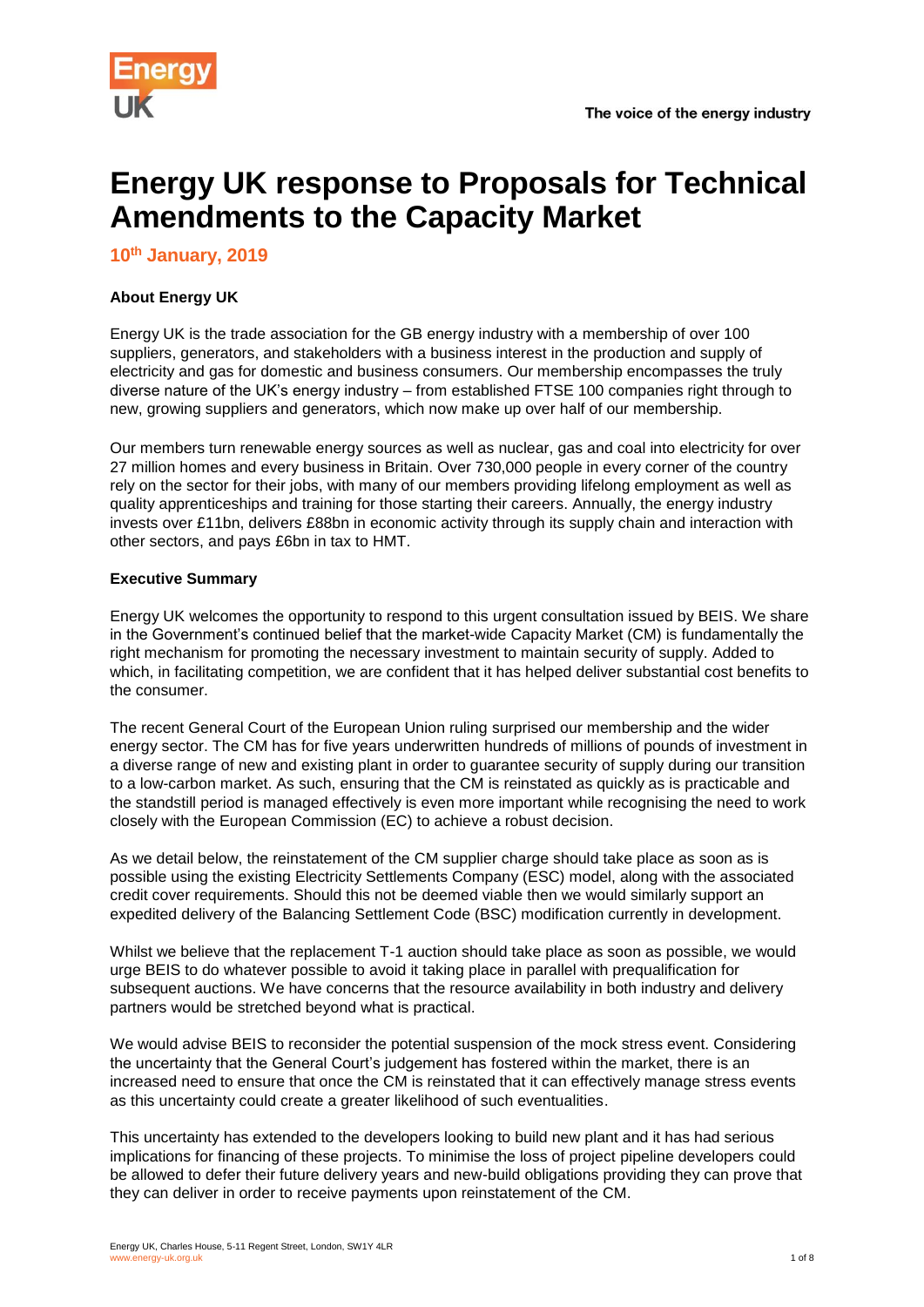Under CM Rules secondary trading takes place following a T-1 auction; considering the challenges posed to the market and security of supply following this ruling, we believe that for this extraordinary auction secondary trading should be allowed prior to the T-1 top-up auction. We believe that this could be done through a simple, short-term change to the CM Rules. Whilst normally addressed by Ofgem, considering the impact on the volume Government procures, we would appreciate that BEIS reviews this issue.

BEIS's leadership and open engagement with industry has been invaluable in the process to-date. We appreciate the efforts underway to reinstate the CM and will continue to support the Government in this aim in any way that we can. We welcome any further early signposting that the Government can provide for the timetable of events throughout 2019.

Should you have any questions regarding this consultation response then please do not hesitate to get in touch via the details below.

I can confirm that this response may be published on the BEIS website.

**Joshua Atkins** Policy Manager, Power Energy UK 26 Finsbury Square London EC2A 1DS *[joshua.atkins@energy-uk.org.uk](mailto:joshua.atkins@energy-uk.org.uk)*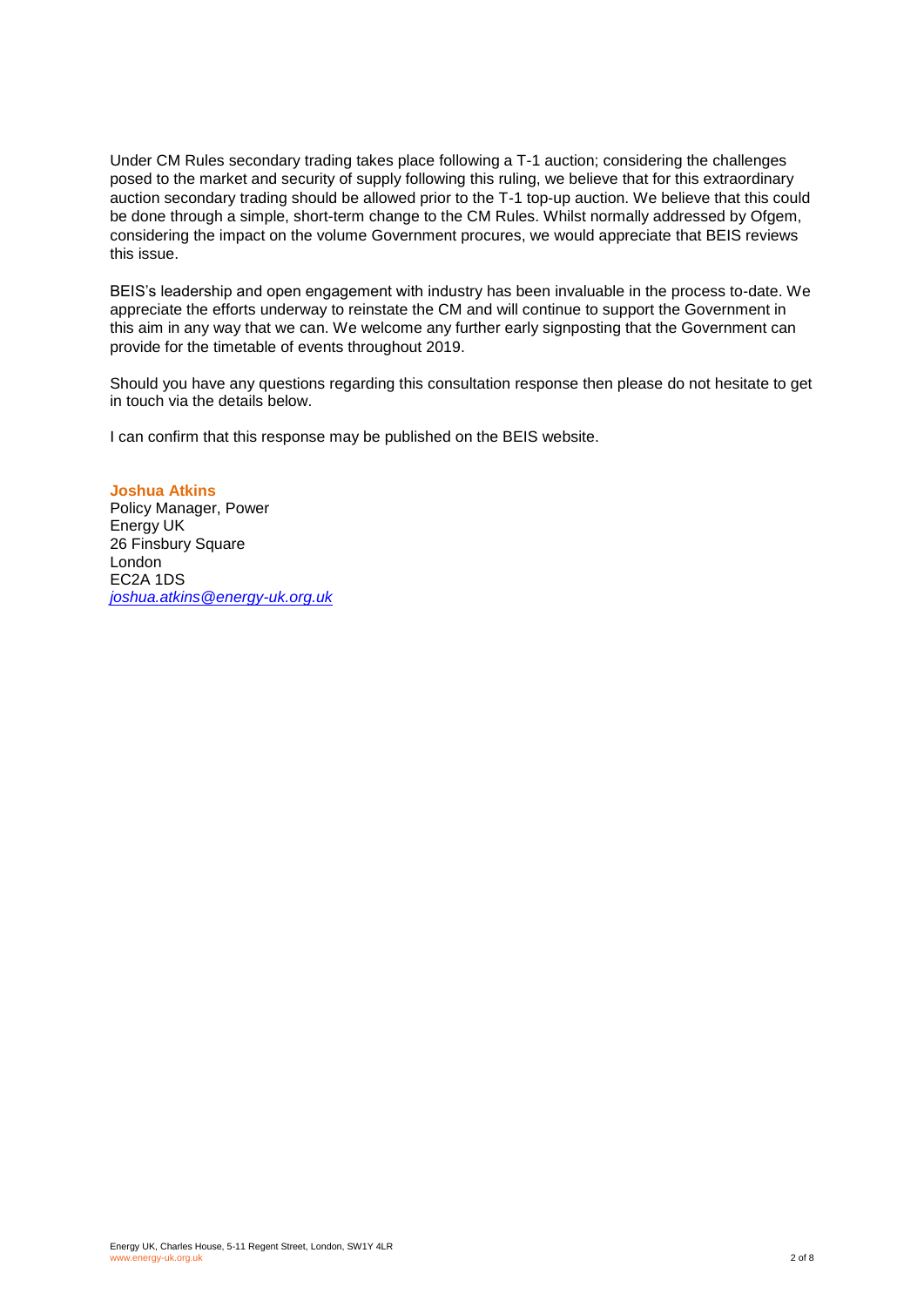## **Responses to Questions**

## **Q1 Do you agree that the amendments to the usual T-1 auction design/process proposed above are appropriate for this replacement T-1 auction?**

We support the proposed amendments, with some changes detailed below, and will continue to work with Government and Delivery Partners to ensure that the standstill period is managed as effectively as possible and the replacement T-1 auction's delivery is expedited as far as is practicable.

We understand that BEIS believe that capacity agreements under the T-1 auction cannot be awarded until the end of the CM standstill period to remain State Aid compliant. We would like to understand this further. Some of our members believe it would provide greater assurance of security of supply if capacity agreements were awarded after the auction following the normal process, albeit that the right to payment would be suspended until State Aid clearance had been achieved; this would also put T-1 capacity agreement holders on an equal footing with T-4 capacity agreement holders for 2019/20 delivery year.

Provided that it is clear that there is no commitment to make any payment to capacity providers unless State Aid clearance is obtained, then we believe that the issue of capacity agreements with the right to CM payment suspended would be compliant with the requirements of the State Aid standstill.

In all other respects the information requirements etc. could remain as they are for existing agreements (other than perhaps a delay in some deadlines to take account of the auction being held later in the year). T-1 top up capacity agreement holders would have obligations to deliver capacity for the full 2019/20 Delivery Year even if State Aid approval is delayed beyond 1<sup>st</sup> October 2019. This would minimise risks to security of supply. This approach would also simplify the changes required to Regulations and CM Rules and avoid the need to reallocate all milestones to one of the two new deadlines proposed by Government<sup>1</sup>.

We would welcome clarity as to what BEIS intends to do if the CM standstill period extends much longer than currently anticipated as we note the statements at the bottom of page 8 that "the Secretary of State would retain the power to decline to activate the T-1 Capacity Agreement trigger (for example, if State Aid approval was delayed until a time when the award of agreements is no longer the most effective way to secure capacity for the 2019/2020 delivery year)". This creates unnecessary uncertainty over whether capacity providers will receive CM payments for meet their obligations. Government should provide assurance that it intends for holders of T-1 top up capacity agreements to be paid in full for the 2019/20 delivery year, even if the standstill period extends beyond 1st October 2019. We believe it would be appropriate for there to be a requirement in the Capacity Regulations for the Secretary of State to publish reasons providing a full justification for any decision not to activate the capacity agreements.

We also welcome the suggestion that successfully prequalified CMUs may be allowed to withdraw from participating in the T-1 top-up auction as well as allow prequalified CMUs to update details, where appropriate.

Many demand side response providers that pre-qualify assets in to the CM as either 'Existing Generating CMUs' or as 'Unproven DSR', choose to defer the 'Metering Assessment' and 'DSR test' (in the case of Unproven DSR). This is because of the time it takes to install metering equipment and/or the customer sites are unwilling to install expensive metering equipment until successful in the auction. Ordinarily, assets have a sufficient lead time to schedule site load downtime and install meters; this is much more challenging on a tighter timescale, and is especially so in the month of August.

Therefore, Unproven DSR and Existing CMUs on customer assets that require new metering to be installed should also be provided with additional timescales for milestones, notably the Metering

l

<sup>1</sup> Delivery year readiness deadline and the grace period deadline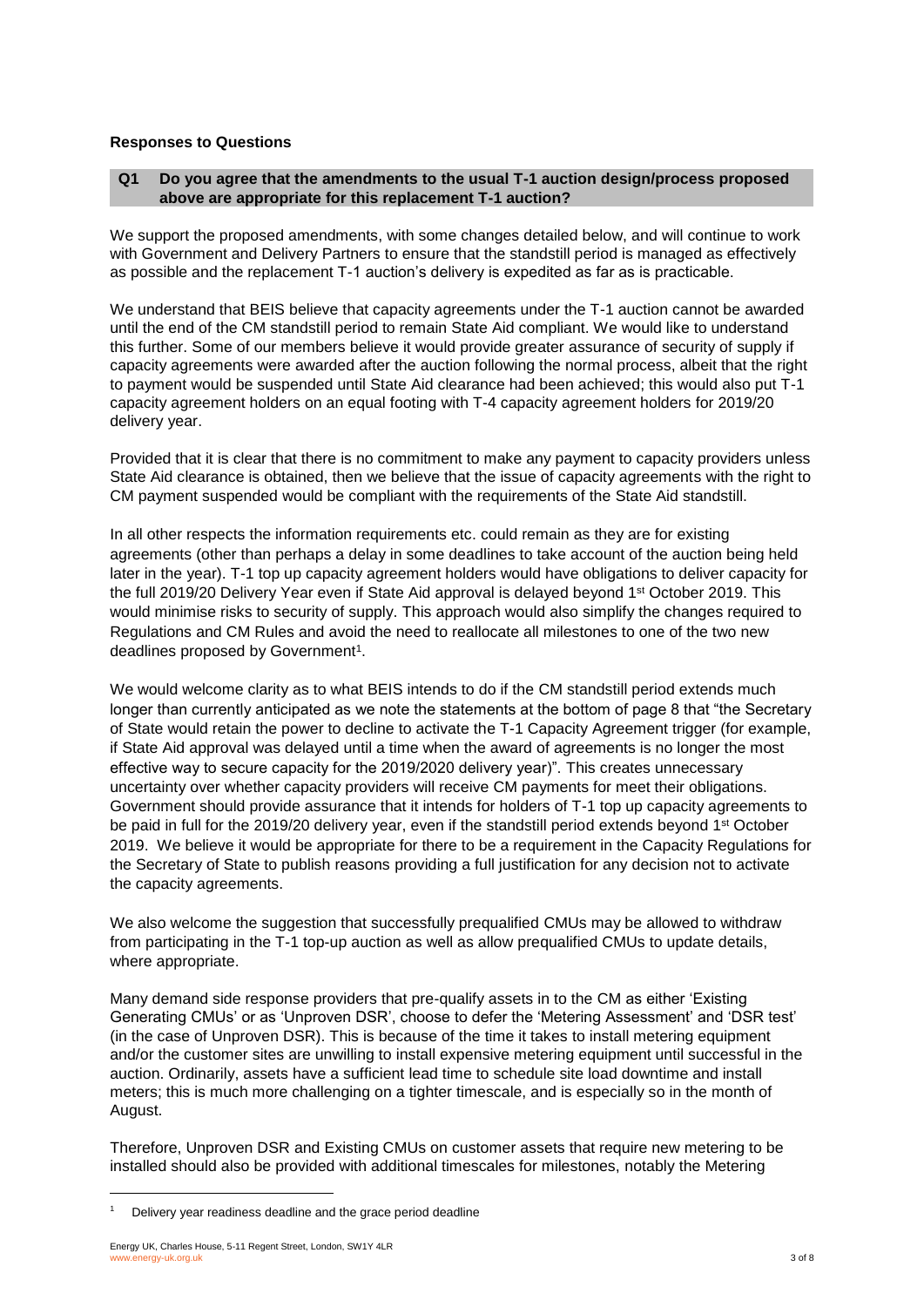Assessment, Metering Test and DSR Test. The T-1 auction is the main auction for these assets – much more so than New Build assets – therefore we believe that the "delivery year readiness deadline" and "grace period deadline" should be extended to Unproven DSR and Existing CMUs.

Consensus within the Energy UK membership is that holders of capacity agreements secured in the T-1 top up auction are unlikely to wish to carry out secondary trading for 2019/20 delivery year. However, holders of capacity agreements secured in the T-4 auction, unsuccessful participants in prequalification and the T-1 top up auction should have the opportunity to carry out secondary trading before the start of the delivery year.

We believe that for this extraordinary auction secondary trading should be allowed prior to the T-1 topup auction; and that this can be achieved through a simple, short-term change to the CM Rules. This would enable a CMU with a T-4 agreement to trade out the full capacity obligation and associated Satisfactory Performance Day (SPD) requirements for the 2019/20 delivery year if they wished to do so. This will minimise unnecessary risk for capacity providers and will contribute to reducing security of supply risks for 2019/20 by helping to ensure that replacement capacity can be secured where necessary.

We also believe that the CM Register should record the outcome of the T-1 top-up auction for delivery year 2019/20 as it would normally have done following at T-1 auction.

#### **Q2 In particular, will the requirement for participants to hold TEC for the T-1 auction delivery year in line with existing rules cause any unintended consequences?**

We note that as capacity payments have been suspended market participants are under significant financial pressure until CM payments can be restarted. We consider that for some plant the large, fixed cost of TEC combined with no CM income could result in early closures or a need to mothball plant. The lead-time to closure (statutory consultations, agreed company notice periods etc) is long, so those anticipating closure at the end of their current CM agreements in September 2019 will need to make announcements on potential closure long before this date (with the impact this has on staff seeking alternative employment, etc). Unless the auction is held early enough, regardless of a delay being offered in the TEC deadline, plant would still need to make the decision to close to avoid carrying large unfunded operating costs beyond September. Therefore, unless the T-1 top-up auction could be held as early as March or April 2019, delaying the TEC deadline may have no impact on participation in the auction.

Holding TEC is another potential source of financial stress for developers. Some of our members believe that if they can prove financial stress – as a direct result of the current circumstances – then there should be leniency in the application of termination fees. The Secretary of State should allow zero charging of termination fees during the standstill period; in such an eventuality the effected CMU would give back their entire agreement and waive any right to future back payments.

#### **Q3 Are there any further issues that the Government should consider in implementing the replacement T-1 auction?**

Industry would welcome clarification as to the status of prequalified units and the timing of any future prequalification processes. Following engagement with BEIS and delivery partners we have serious concerns that three separate prequalification processes could be taking in parallel with the replacement T-1 auction. Therefore, we would urge BEIS to ensure that the date for the T-1 auction is set as soon as possible and that the timing of the T-1 auction does not coincide with pre-qualification for future auctions (e.g. the T-1 auction for 2020/21, T-3 for 2022/23 and T-4 auction for 2023/24).

Prequalification is a demanding process and industry will require appropriate sign-posting and clarity as to when this will take place. There have also been well-documented, ongoing issues with the prequalification process and we are concerned about not only industry's ability to fully engage but also the Delivery Partners' ability to support such an arduous, resource intensive process. We would support BEIS if the Department opted to roll over the existing T-1 prequalification results.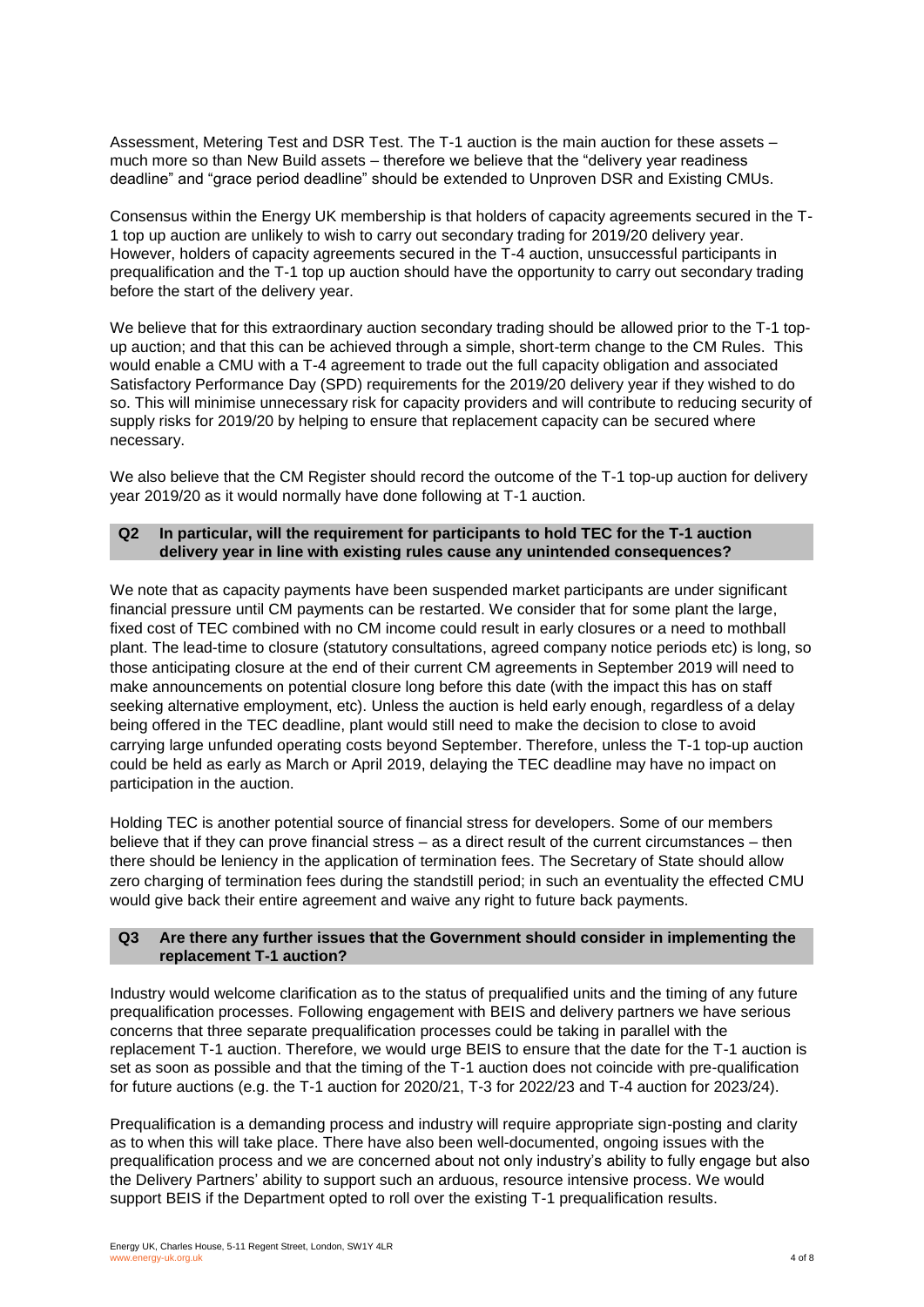Considering the series of prequalification processes due to take place in parallel this could be a prime opportunity for Ofgem to progress changes to the prequalification process, namely that if units which have been prequalified can roll forward that prequalification it would streamline the underlying requirements of CM participation and expedite the reinstatement of the framework.

We set out in our response to Q1 our views on ensuring secondary trading can take place in advance of the 2019/20 delivery year. Under the current CM Rules (9.2.5), a capacity provider can only transfer their full obligation (including SPD and other testing requirements) if it is transferred for the whole delivery year. If State Aid clearance is not achieved prior to the end of September 2019 and the T-1 top-up capacity agreements are not 'live' then it is unclear how such a transfer would take place.

There should be a time limit written into the Rules between notification from the European Commission of a positive State Aid decision and the Secretary of State to instruct the Delivery Body to recommence issuing CANs.

## **Q4 Do you have any comments on the proposed arrangements for making deferred payments to capacity providers for missed capacity during the standstill period, and for making deductions to reflect termination fees or penalties as necessary?**

We very much welcome BEIS's intention to make deferred payments and support the statement that suppliers may feel it is sensible to continue to collect money from their customers to fund this charge.

It would be unfair for a CM participant to face termination fees if it is not receiving payments. Furthermore, the value of the termination fee could be subject to change if contract values are reviewed following the reinstatement of the CM. There should be more explicit discretion on behalf of Government regarding CMU's market exit.

Currently the Regulations<sup>2</sup> set out that the ESC must issue Credit Notes to Providers. For the purposes of establishing a clear audit trail of entitlement to payments following re-instatement of the CM, we believe that the ESC should resume the issue of the information contained in the Credit Notes. The ESC should calculate and issue on a monthly basis a 'CM Standstill 'statement of account'' which would set out CM payments due, penalty fees and termination fees owed. Parties would be able to challenge ESC calculations in the interim if there is any dispute; this would ensure that there is not an enormous reconciliation process at the end of standstill. There would be clarity of each party's position and therefore be better prepared to meet financial obligations. We would appreciate clarity from BEIS as to the process and policy in place should insufficient monies have been paid by suppliers i.e. whether this would be pro-rated or if the Government would step in to fulfil missed obligations.

## **Q5 Are there any obligations that arise during the standstill period that should be postponed? If so, what are they? To what extent should they be postponed? What is your justification for postponing them?**

We do not support the proposal to withdraw the planned second MSE. The challenges faced during the first MSE demonstrated that there is a pressing need to be prepared for a stress event. As set out in our [June letter](https://www.energy-uk.org.uk/publication.html?task=file.download&id=6956) to National Grid, we identified a number of issues during the process that we believe need to be addressed urgently and ideally before the next Delivery Year. If this had been an actual CM stress event, we believe that neither the Delivery Body nor the EMRS would be able to demonstrate that the CM Volume Reallocation Register was accurate. This would leave the EMRS open to a challenge under Regulation 74 and put the application of penalty charges or over-delivery payments in accordance with Regulations 41 and 42 at risk. Furthermore, Ofgem and BEIS would need to have engaged in the process as they would have been contacted by affected Capacity Market participants immediately following a stress event. The process as it stands would lead to an unsatisfactory outcome and would leave participants liable for penalties that they have no control over

l

<sup>2</sup> Regulation 40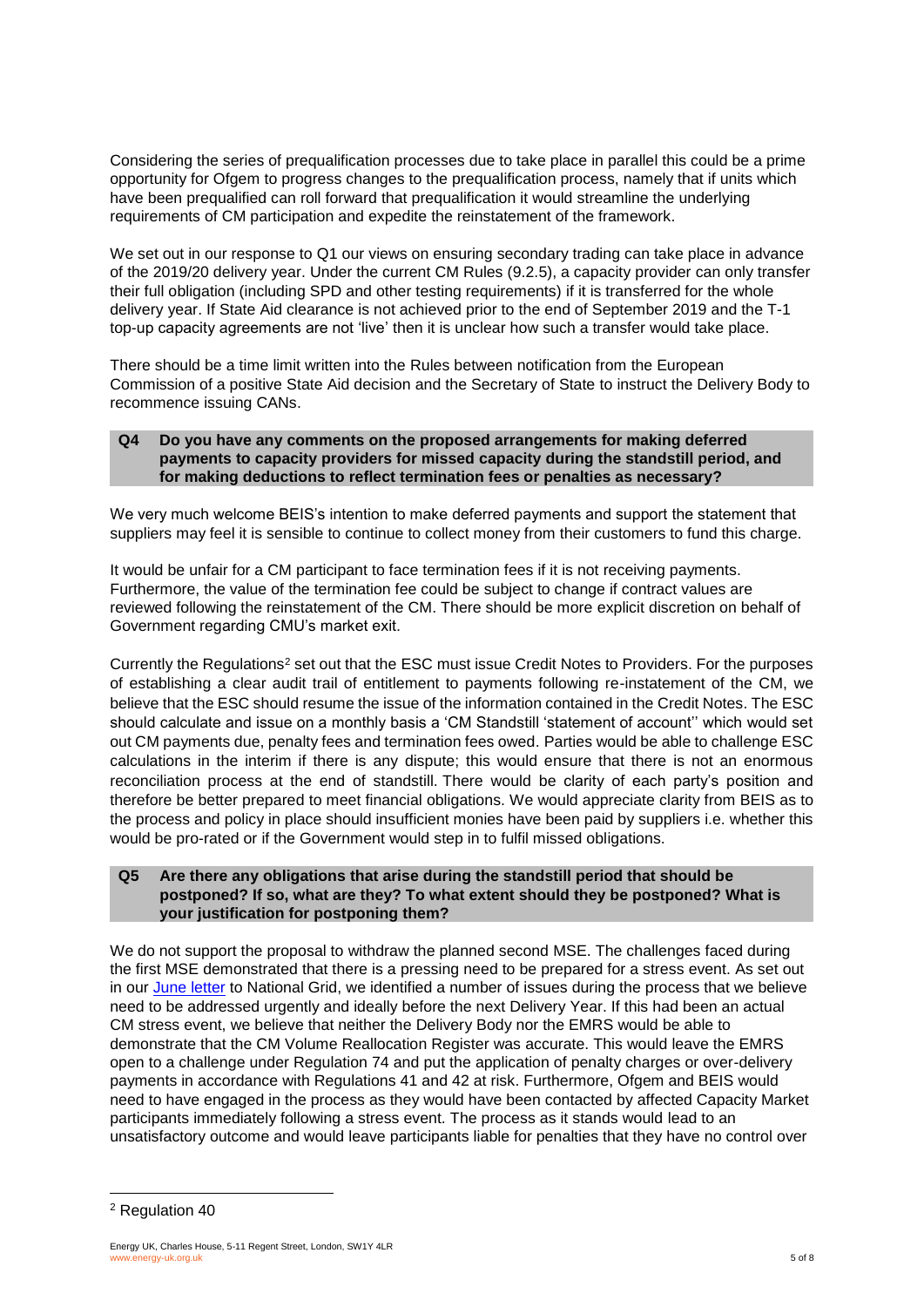or ability to trade out of. We also believe that there would be significant adverse reputational impact on all energy market participants, the Delivery Partners, Ofgem and the Government.

The consultation says that Government recognises that there may be an increased risk of terminations of capacity agreements whilst the CM is in standstill – this points to an increased potential for a security of supply event. Testing of systems is therefore more important during the standstill period. There was only a small window for the last mock stress event to be held as it could not take place around prequalification or auctions.

Furthermore, we agree with Government's view that all capacity providers should continue to meet their obligations, including SPDs as these are essential to demonstrate performance and would help to ensure that the CM back payments can be made. However, some members view that SPDs should be waived during the CM standstill period as there is an inherent cost of holding SPDs for some CMUs over others and there is no guarantee of receiving CM payments. However, all members agree that all participants should be treated equitably with regards to CM obligations; clarity from BEIS and Ofgem regarding their position on this issue would be appreciated.

#### **Q6 Do you have any comments on the proposed arrangements for the administration of agreements, termination fees and appeals during the standstill period?**

Some members acknowledge the need to levy termination fees however, as set out in our response to Q4, this is subject to the assumption that capacity agreements will be reinstated. We would encourage acknowledgement by BEIS that there is a risk that a developer could lose out on a previous capacity agreement but would pay termination fees based on it. We welcome further clarity as to if and when termination fees will be levied as they could be raised after the CM is reinstated and payments are retrospectively made. Such a change emphasises the importance for having a CM Standstill 'statement of account'.

We would welcome clarification on the rationale for extending the date for capacity providers to meet any requirements specified in Termination Notices from 6 to 12 months.

#### **Q7 Do you agree there is a strong case for re-starting collection of the Supplier Charges? If so, what is your preferred option?**

We support resumption of the collection of CM supplier charges as soon as possible and we strongly prefer that the existing ESC route is maintained. The ESC route maintains continuity and should enable a quicker implementation rather than via the BSC route. Additionally, it is important to maintain consumer trust and the ESC option gives greater credibility to the collection of CM costs from customers as it is based on legislation rather than industry codes. The code route may be perceived as weaker by consumers and there is a possibility that some larger consumers could test their contract terms to avoid payment. We would, however, appreciate clarity as to the recovery period – we expect that all CM supplier charges will be collected from the 1st October 2018 although it is unclear how the costs associated with those suppliers who have exited will be calculated given that the invoices for those periods before the suppliers exited have been credited and credit cover returned (presumably to the failed supplier administrators).

We note that the profile of the collection of the missing months is different under the BSC mod and the BEIS proposals. It the BSC mod can be implemented more quickly than the ESC, then we support using the BSC as an interim measure, but it would be helpful if the profile of collection between the two options can be aligned. As we understand that the BSC Panel has maintained the power to adjust the mod, if BEIS think such a route is likely they should advise the Panel and Ofgem of the profile they prefer.

The recent shortfall to the 2017/18 Renewable Obligation shows the risk to bringing additional costs in the industry if unpaid charges are built up over a long period of time, so continuing to collect CM Supplier Charges will help to mitigate this risk. We would welcome clearer and swifter enforcement action by the Authority against any supplier that enters CM stage two credit default, these could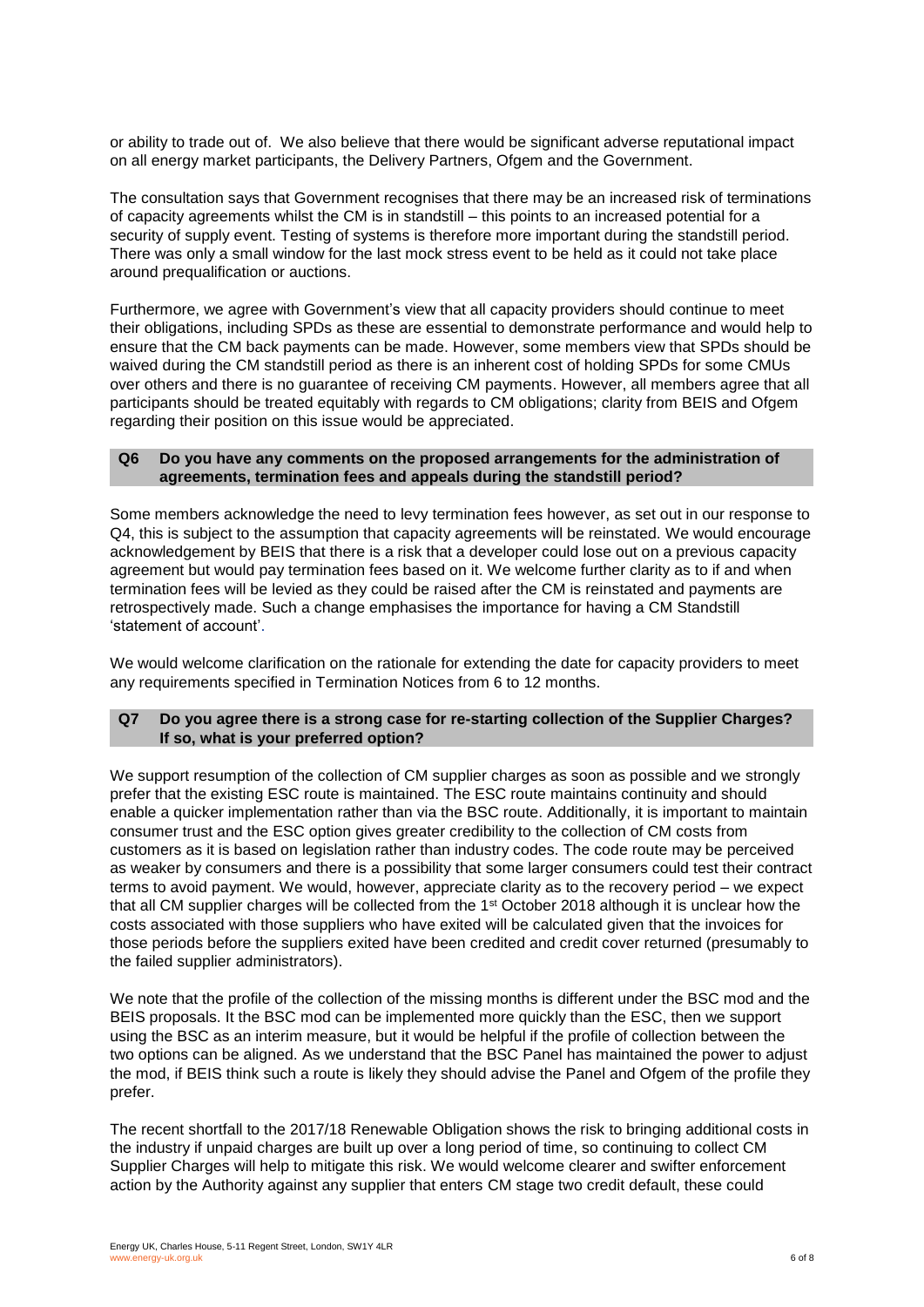include preventing new customer registrations or similar, rather than simply placing the burden on other suppliers via the mutualisation route.

We would also welcome clarity from BEIS as to what happens in the event that State Aid approval is re-approved and deferred capacity agreements paid – but there have been insufficient funds paid into the ESC (due to suppliers exiting). Will the government provide the shortfall, will the invoices be paid on a pro-rated basis (if there is 80% of the funding, would all providers get the equivalent of 80% of their payment and over what timeframe?).

Continued collection of the CM charges is also in consumer interests because:

- It protects industrial and commercial pass-through customers from bill shock and reconciliations which could otherwise destabilise budgets and payments.
- Avoids complicated reconciliations if customers switch supplier whilst collection is suspended, it may be difficult for the previous supplier to recoup historic CM costs.
- The validation of supplier invoices is "business as usual" if the ESC solution is maintained due to a consistent bill format and calculation method.
- For domestic consumers it maintains charges consistent with Ofgem's price cap allowance and supplier's own cost models.

In our opinion, the BSC solution should be regarded as a reserve option should collection under the CM regulations be deemed not possible. It is important that the BSC modification continues to ensure that there is a potential back-up solution should the ESC route fail – it should not be considered as an equivalent, given the likely difficulties of establishing and implementing a new charge, which may take time to deliver and result in monies being collected from customers.

It is vital that BEIS work closely with Ofgem to ensure that CM costs remain part of Ofgem's methodology for the default tariff price cap and are not removed as part of its February review of the cap level. If Ofgem were to remove CM costs from April 2019, it could leave suppliers in the unacceptable position of having to pay CM costs to the ESC/BSC (should BEIS make a decision later), but not being able to recover this money from customers. To this end Ofgem need a clear policy direction from BEIS on this issue by the end of January at the very latest.

#### **Q8 Do you have any comments on the possible technical changes to regulations or rules that would be required to clarify the operation of the collection of the Supplier Charge during the standstill period or make payments in respect of the proposed T-1 agreements?**

We believe that minimal changes are needed to the Regulations and CM Rules to restart collection of the CM Supplier Charge. However, as stated earlier, we believe that changes are required to the Regulations to enable deferred capacity payments that have been accrued since 1st October 2018 to be made to the capacity providers following a positive State Aid decision and reinstatement of the CM.

We would expect the technical changes to be made so that the CM Supplier Charges are collected from 1st October 2018; this would also include a requirement for the ESC to calculate and issue on a monthly basis a 'CM Standstill statement of account' to capacity providers which would set out capacity payments due less penalty fees and/or termination fees. CM participants should also be able to query expected payments/amounts owed on an ongoing basis reducing the administrative burden on both capacity providers and delivery partners once the standstill period is over.

We would appreciate clarity as to how BEIS will mark the end of the CM standstill period. Should State Aid clearance not be provided for the reinstatement of the CM, the Government need to make it clear how and when funds will be reimbursed to suppliers.